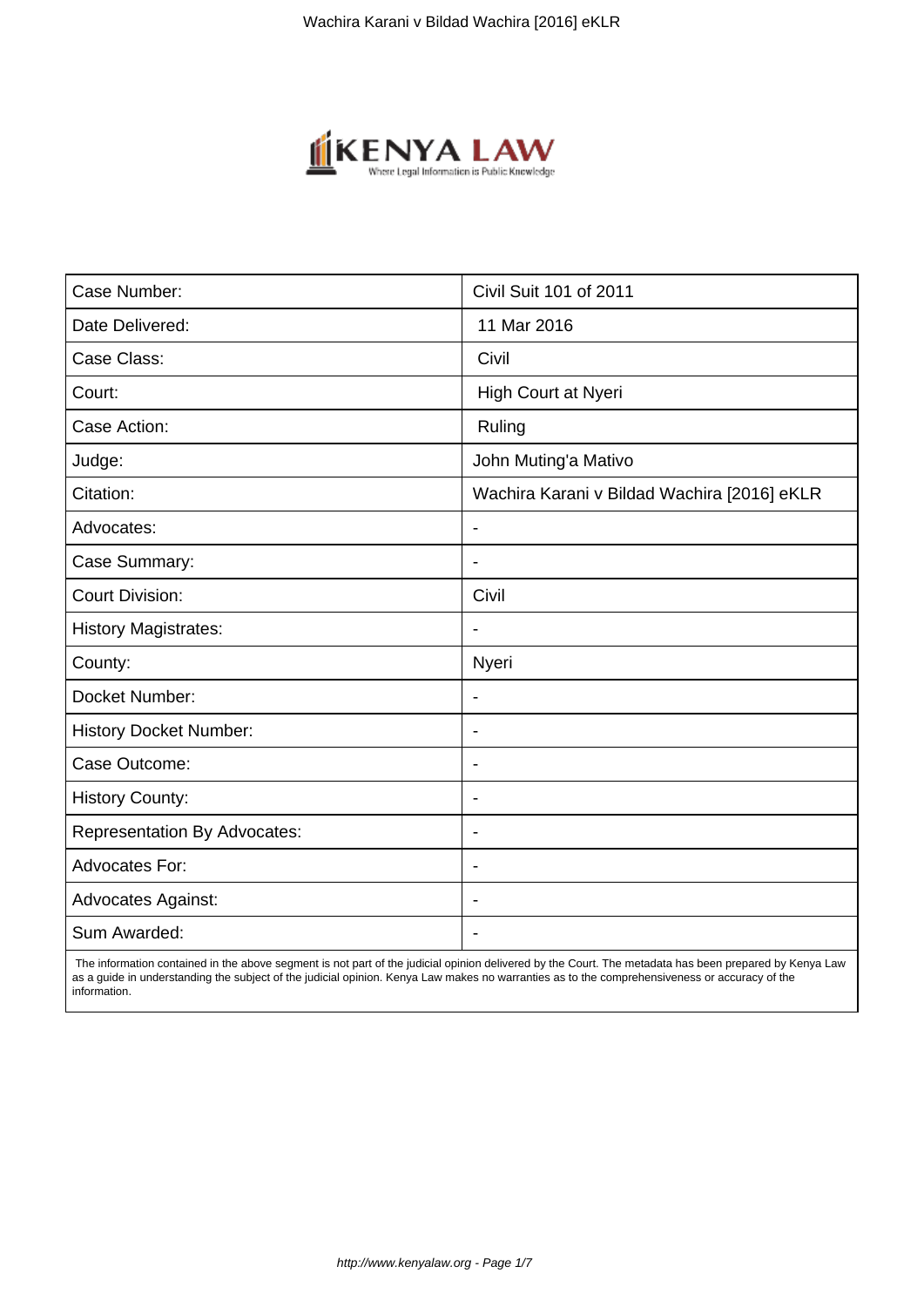# **REPUBLIC OF KENYA**

## **IN THE HIGH COURT OF KENYA AT NYERI**

### **CIVIL SUIT NO.101 OF 2011**

**Wachira Karani.................................................................................….......……………Plaintiff/Respondent**

#### **Versus**

**Bildad Wachira..................................………………....….......…………………Defendant/Applicant**

### **RULING**

Before me for determination is a notice of motion dated  $4<sup>th</sup>$  day of November 2015, filed by the defendant (hereinafter referred to as the applicant) seeking orders inter alia that:-

a. That there be a stay of execution of the judgement herein pending the hearing and determination of this application.

b. That the ex-parte hearing and resultant judgement 19.10.2015 be set aside and the matter be heard on merit.

c. That costs be provided for.

The application is expressed under the provisions of Sections **1A, 1B** and **3A** of the Civil Procedure Act,[1] **Order 22** Rule **25** and **Order 12** Rule **7** of the Civil Procedure Rules 2010.

The application is grounded on the grounds stated on the face of the application and the annexed affidavit **C. M. Kingori Advocate.** Essentially the grounds relied upon by the applicant are inter alia that:-

i. That hearing proceeded ex parte for non-attendance of the defendant and judgement was entered.

ii. That the hearing date was not served, or the service was improper, defective and concealed.

iii. That the defendant will suffer great prejudice if thejudgement remains and is executed.

Other grounds in support of the application are contained in the three affidavit annexed to the said application sworn by counsel for the applicant who avers inter alia that the hearing date was taken exparte without being invited, that on 19.10.2015 he was attending other matters in the trial court when he learned judgement in this suit was being delivered, that he complained to counsel for the plaintiff, that upon perusing the court file he confirmed that the matter proceeded ex-parte after the court found that he had been duly served, that upon perusing the file he found an affidavit of service by a one **Geofrey Ndegwa Ngahu** purporting to have effected service, that also found was a copy of a hearing notice purportedly bearing his office stamp and allegedly signed by the recipient, that the signature on the stamp does not belong to any of his members of staff, that it is not for the default of the defendant or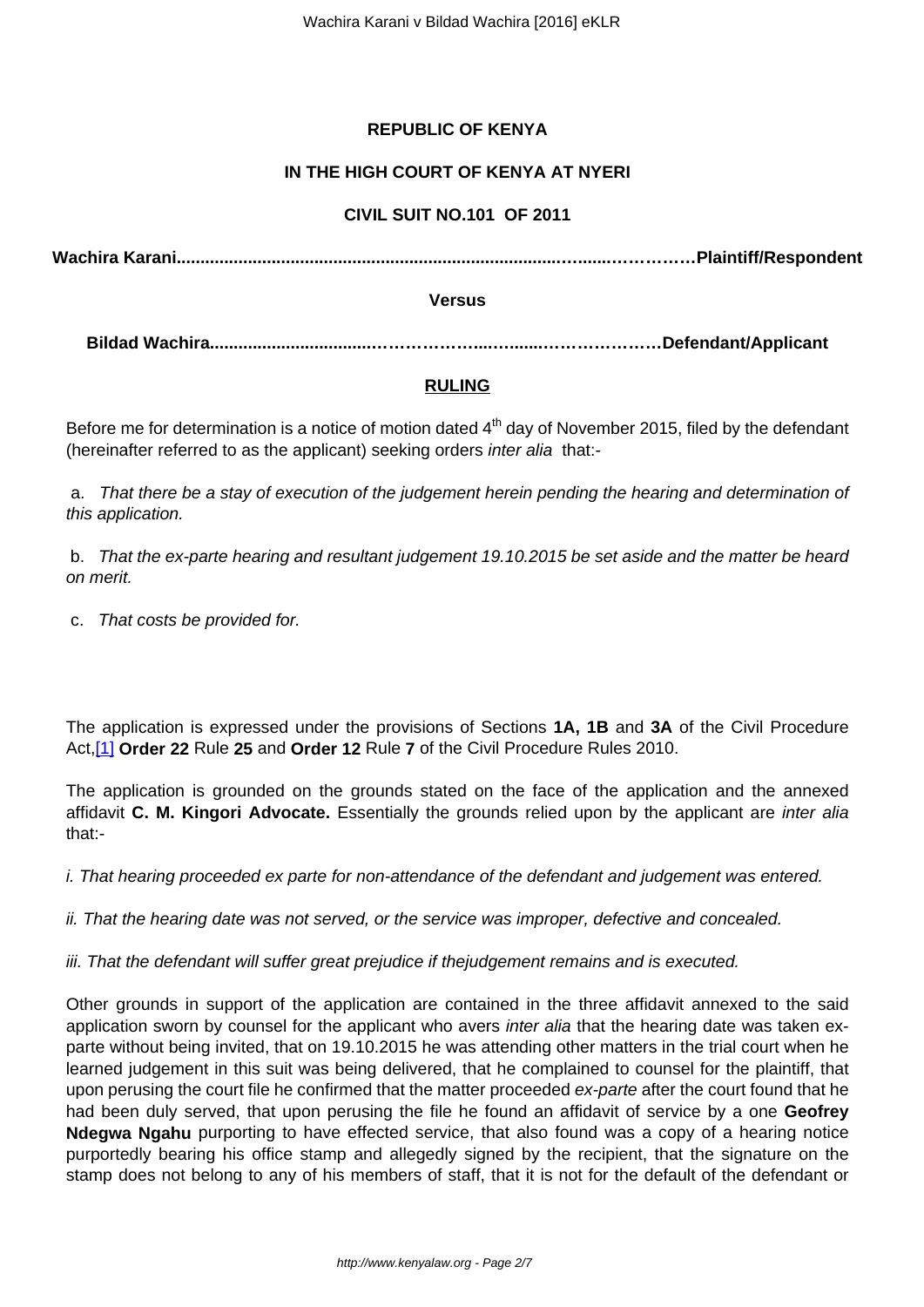himself that there was no appearance.

In opposition to the application, the Plaintiff filed his affidavit sworn on 4.12.2015 in which he avers that the applicants advocate swore an affidavit on contentious matters instead of the client, that the application seeks to obstruct cause of justice and to allow the application would be repugnant to good practice and timely administration of justice, that the hearing notice was duly served, that the applicant is not being honest, that the application is an afterthought, that the applicant was not interested in having the matter heard, no valid ground for stay has been advanced and no sufficient explanation has been offered for failing to attend court.

Both advocates filed written submissions in support of their opposing positions. Mr. Kingori raised a pertinent issue on the receipt allegedly issued in support of the affidavit of service in question and also cited several authorities in support of his application.

Counsel for the Respondent on his part reiterated that the application is based on hearsay and unsubstantiated allegations.

**Mulla,** The Code of Civil Procedure<sup>[2]</sup> has illuminated the grounds for setting aside an ex parte decree and what constitutes sufficient cause for setting aside an ex parte judgement/decree. Essentially, setting aside an ex parte judgement is a matter of the discretion of the court. In the case of Esther Wamaitha Niihia & two others vs. Safaricom Ltd[3] the court citing relevant cases on the issue held inter alia:-

''the discretion is free and the main concern of the courts is to do justice to the parties before it (see Patel vs E.A. Cargo Handling Services Ltd.**[4]**) the discretion is intended to be exercised to avoid injustice or hardship resulting from accident, inadvertence or excusable mistake or error but is not designed to assist a person who deliberately sought, whether by evasion or otherwise , to obstruct or delay the cause of justice(see Shah vs. Mbogo<sup>[5]</sup>). The nature of the action should be considered, the defence if any should also be considered; and so should the question as to whether the plaintiff can reasonably be compensated by costs for any delay bearing in mind that to deny a litigant a hearing should be the last resort of a court. (See Sebei District Administration vs Gasyali.**[6]**)It also goes without saying that the reason for failure to attend should be considered."

Counsel for the Respondent referred to the case of Shah vs Mbogo.**[7]** Also relevant is the case of Ongom vs Owota<sup>[8]</sup> where the court held inter alia that the court must be satisfied about one of the two things namely:-

(a) either that the defendant was not properly served with summons;

(b) or that the defendant failed to appear in court at the hearing due to sufficient cause.

It's important for me to mention that in the above case, the court defined what constitutes sufficient cause and in this respect the following paragraph is highly relevant to the issues before me:-

"Once the defendant satisfies the court on either, the court is under duty to grant the application and make the order setting aside the ex parte decree, subject to any conditions the court may deem fit. However, what constitutes *'sufficient cause'* to prevent a defendant from appearing in Court, and what would be <u>'fit conditions'</u> for the court to impose when granting such an order, necessarily depend on the circumstances of each case.

Although it is an elementary principle of our legal system, that a litigant who is represented by an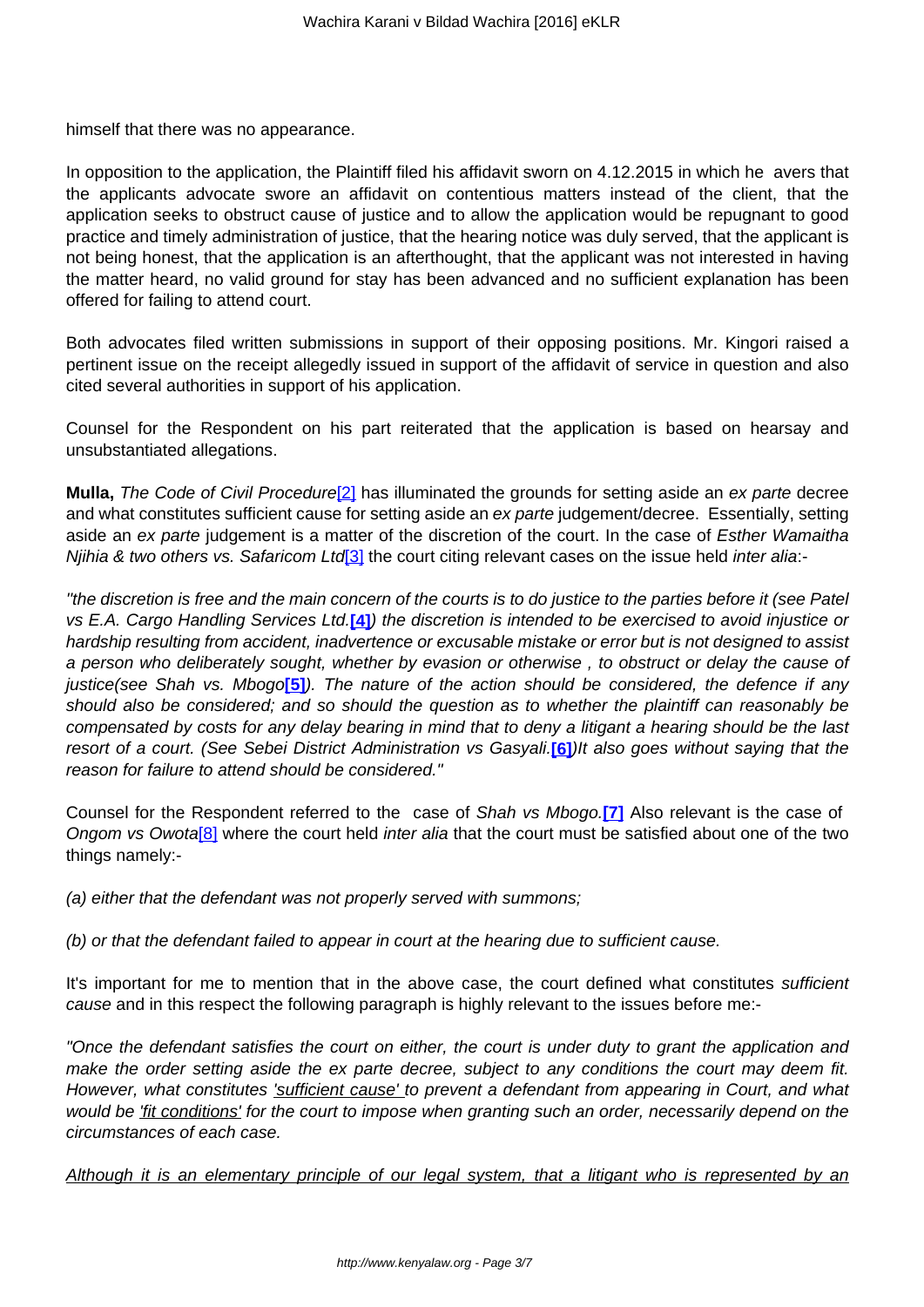advocate, is bound by the acts and omissions of the advocate in the course of the representation, in applying that principle, courts must exercise care to avoid abuse of the system and or unjust or ridiculous results. A litigant ought not to bear the consequences of the advocates default, unless the litigant is privy to the default, or the default results from failure, on the part of the litigant, to give the advocate due instructions"

The applicant is required to satisfy to the court that he had a good and sufficient cause. What does the term "sufficient cause" mean." The Court of Appeal of Tanzania in the case of The Registered Trustees of the Archdiocese of Dar es Salaam vs The Chairman Bunju Village Government & Others<sup>[9]</sup> discussing what constitutes sufficient cause had this to say:-

"It is difficult to attempt to define the meaning of the words **'sufficient cause'**. It is generally accepted however, that the words should receive a liberal construction in order to advance substantial justice, when no negligence, or inaction or want of bona fides, is imputed to the appellant" (Emphasis added)

In Daphene Parry vs Murray Alexander Carson[10] the court had the following to say:-

'Though the court should no 'doubt' give a liberal interpretation to the words **'sufficient cause,'** its interpretation must be in accordance with judicial principles. If the appellant has a good case on the merits but is out of time and has no valid excuse for the delay, the court must guard itself against the danger of being led away by sympathy, ............................."(Emphasis added)

Examining the provisions relating to setting aside ex parte judgements, **Justice Adoyo** of the High Court of Uganda in Transafrica Assurance Co Ltd vs Lincoln Mujuni[11] stated that:-

"The rationale for this rule lies largely on the premise that an ex parte judgement is not a judgement on the merits and where the interests of justice are such that the defaulting party with sound reasons should be heard then that party should indeed be given a hearing"

The well established principles of setting aside interlocutory judgements were laid out in the case of Patel vs East Africa Cargo Handling Services<sup>[12]</sup>where **Duffus, V.P.** stated;

"The main concern of the court is to do justice to the parties and the court will not impose conditions on itself to fetter the wide discretion given to it by the rules. I agree that where it is a regular judgement as is the case here the court will not usually set aside the judgement unless it is satisfied that there is a defence on the merits. In this respect defence on merits, does not mean in my view, a defence that must succeed, it means as Sheridan J put it "a triable issue" that is an issue which raises a prima facie defence and which should go to trial for adjudication"

The fact that setting aside is a discretion of the court is not disputed. What is contested is whether the applicant has demonstrated "sufficient cause" to warrant the exercise of the courts discretion in its favour. I again repeat the question what does the phrase "Sufficient cause" mean. The Supreme Court of India in the case of Parimal vs Veena observed that:-

"**sufficient cause**" is an expression which has been used in large number of statutes. The meaning of the word **"sufficient"** is **"adequate"** or **"enough"**, in as much as may be necessary to answer the purpose intended. Therefore the word **"sufficient"** embraces no more than that which provides a platitude which when the act done suffices to accomplish the purpose intended in the facts and circumstances existing in a case and duly examined from the view point of a reasonable standard of a curious man. In this context, **"sufficient cause"** means that party had not acted in a negligent manner or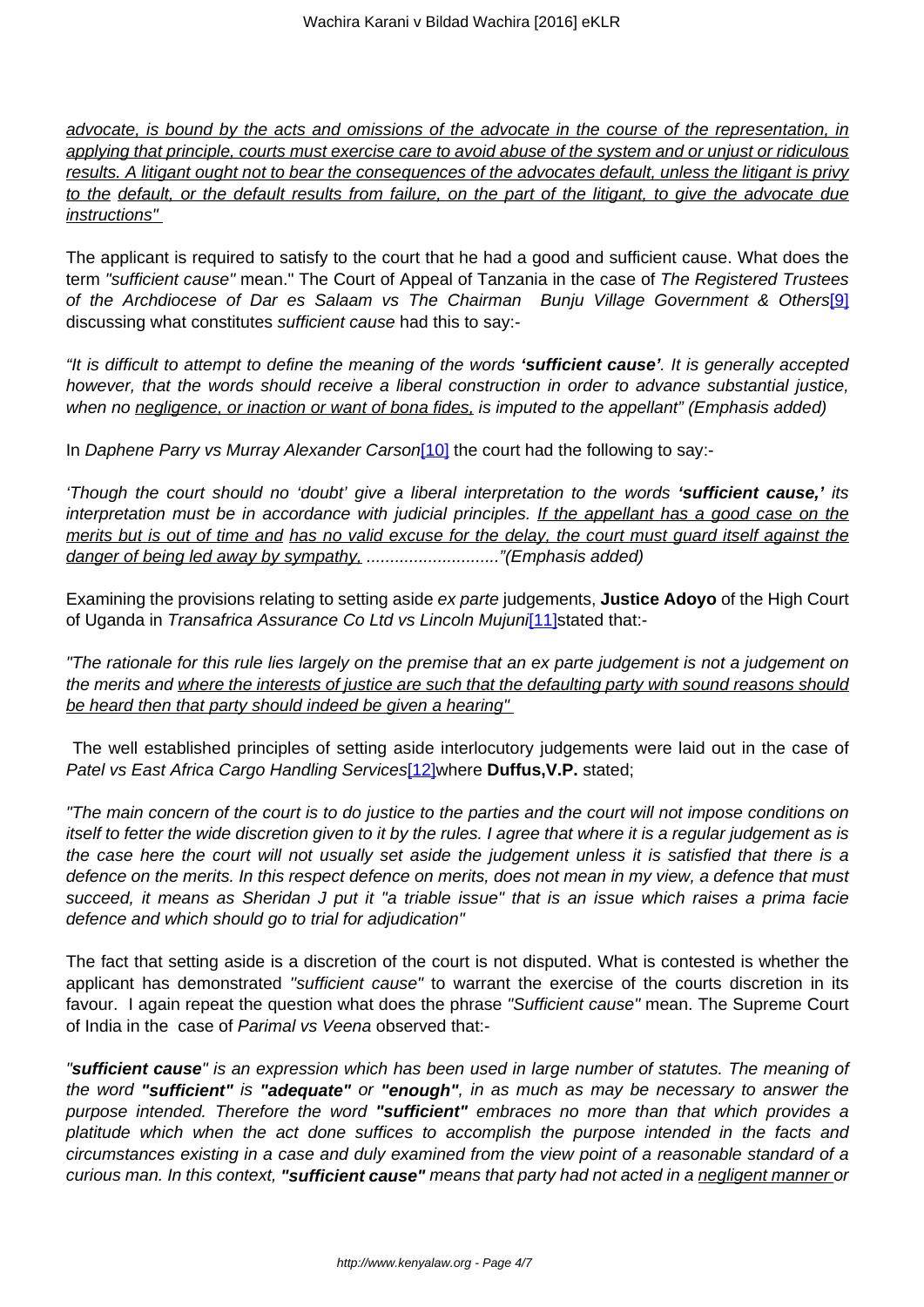there was want of bona fide on its part in view of the facts and circumstances of a case or the party cannot be alleged to have been **"not acting diligently"** or **"remaining inactive."** However, the facts and circumstances of each case must afford sufficient ground to enable the court concerned to exercise discretion for the reason that whenever the court exercises discretion, it has to be exercised judiciously"

The court in the above case added that while deciding whether there is a sufficient cause or not, the court must bear in mind the object of doing substantial justice to all the parties concerned and that the technicalities of the law should not prevent the court from doing substantial justice and doing away with the illegality perpetuated on the basis of the judgement impugned before it.[13] The test to be applied is whether the defendant honestly and sincerely intended to remain present when the suit was called for hearing. Sufficient cause is thus the cause for which the defendant could not be blamed for his absence. Sufficient cause is a question of fact and the court has to exercise its discretion in the varied and special circumstances in the case at hand. There cannot be a straight-jacket formula of universal application.<sup>[14]</sup>Thus, the defendant must demonstrate that he was prevented from attending court by a sufficient cause.

The applicant has in my view offered a candid and frank explanation as to why the advocate or the defendant did not attend court. First, the hearing date was taken ex parte without inviting them a fact that was not denied. Secondly, the notice served has been disputed in that the signature appearing on the hearing notice is disputed. Thirdly, the receipt in the court file allegedly issued after filing the affidavit of service does not bear the name of the advocate for the Respondent. It bears the applicants advocates name.

Counsel for the Respondent argues that Mr.Kingori has sworn the affidavit instead of his client. I am fully aware of circumstances where an advocate cannot put himself in the position of a party by deposing on matters which should be sworn by the parties. But a close look at the contents of the affidavit reveals that the matters contained in the affidavit are matters within the knowledge of the advocate and not the applicant. Specifically, the matters deposed to relate to the alleged service. These are matters the applicant cannot swear. I find that Mr. Kingori Advocate properly swore the affidavit.

I find that the reason given by the applicant for failing to attend court is candid and excusable and that this is a proper case for the court to exercise its discretion in favour of the applicant. In this regard, I find useful guidance in the court of appeal decision in the case of Richard Nchapai Leiyangu vs IEBC & 2 others<sup>[15]</sup> where the court expressed itself as follows:-

"We agree with the noble principles which go further to establish that the courts' discretion to set aside ex parte judgement or order for that matter, is intended to avoid injustice or hardship resulting from an accident, inadvertence or excusable mistake or error but not to assist a person who deliberately seeks to obstruct or delay the course of justice"

I find the reason offered to be reasonable and excusable. I hold the view that it would be unjust and indeed a miscarriage of justice to deny a party who has expressed the desire to be heard the opportunity of prosecuting his case. The court in the above cited case of Richard Nchapai Leiyanguvs IEBC & 2 others**[16]** proceeded to state as follows:-

"The right to a hearing has always been a well-protected right in our constitution and is also the cornerstone of the rule of law. This is why even if the courts have inherent jurisdiction to dismiss suits, this should be done in circumstances that protect the integrity of the court process from abuse that would amount to injustice and at the end of the day there should be proportionality"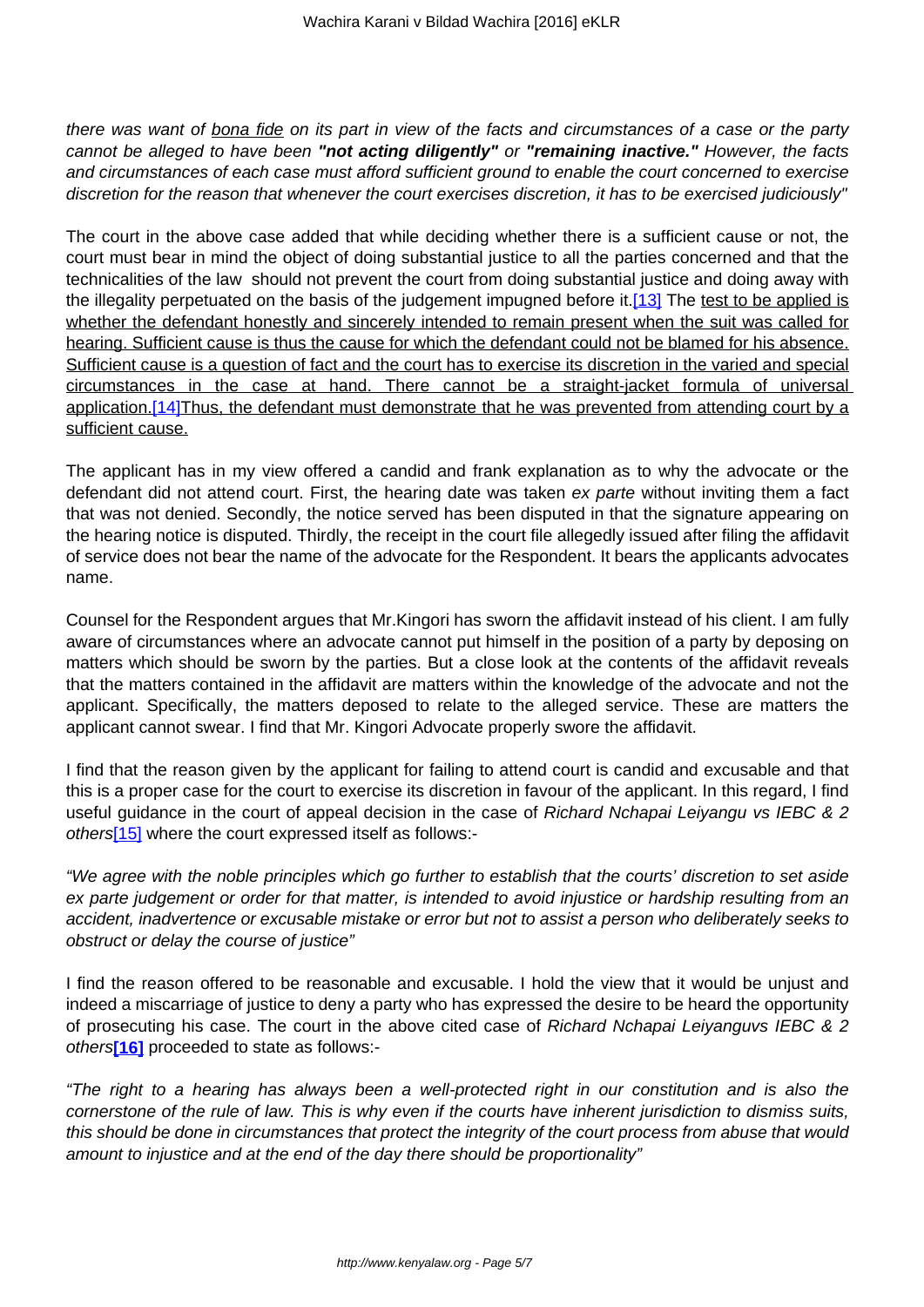The above case was cited with approval by the Court of Appeal in Harrison Wanjohi Wambugu vs Felista Wairimu Chege**[17]**where by the court reinstated an appeal that had been dismissed for non-attendance. A similar position was held by the court of appeal in the case of Cecilia Wanja Waweru vs Jackson Wainaina Muiruri<sup>[18]</sup> where the court allowed an application to reinstate an appeal that had been dismissed for want of prosecution. Similarly, I stand guided and persuaded by the decision of the court of appeal in CMC Holdings Ltd vs James Mumo Nzioka**[19]** where it was held inter alia:-

"The discretion that a court of law has, in deciding whether or not to set aside ex-parte order such as before us was meant to ensure that a litigant does not suffer injustice or hardship as a result of among other things an excusable mistake or error. It would in our mind not be a proper use of such discretion if the court turns its back to a litigant who clearly demonstrates such an excusable mistake, inadvertence, accident or error"

I also find help in the position held by the court of appeal in the case of Wenendeya vs Gaboi**[20]** where the court in reinstating an appeal that had earlier been dismissed for non-attendance stated that disputes ought to be determined on merits and that lapses ought not necessarily debar a litigant from pursuing his rights.

It is also important to mention that the integrity of the service having been questioned, it was necessary for the process server to be availed and shed light on the issue. Counsel for the applicant raised the issue but never applied to cross-examine the process server. Similarly, counsel for the Respondent did not deem it fit to avail him if at all the service was indeed beyond reproach. The court was denied a golden opportunity to interrogate the issue further when the parties opted to dispose the application by way of written submissions.

Section **3A** of the Civil Procedure Act<sup>[21]</sup> provides that 'Nothing in this Act shall limit or otherwise affect the inherent power of the court to make such orders as may be necessary for the ends of justice or to prevent abuse of the process of the court.'

The fundamental duty of the court is to do justice between the parties. It is, in turn, fundamental to that duty that parties should each be allowed a proper opportunity to put their cases upon the merits of the matter. It is fundamental principle of natural justice, applicable to all courts whether superior or inferior, that a person against whom a claim or charge is made must be given a reasonable opportunity of appearing and presenting his case. If this principle be not observed, the person affected is entitled, ex debito justiciae, to have any determination which affects him set aside.

Discussing the nature and objects of the inherent powers of the court, Sir Dinshah Mulla in The Code of Civil Procedure<sup>[22]</sup>observes that:-

"the Code of Civil procedure is not exhaustive, the simple reason being that the legislature is incapable of contemplating all the possible circumstances, which may arise, in future litigation, and consequently, for providing the procedure for them. The principle is well established that when the Code of Civil Procedure is silent regarding a procedural aspect, the inherent power of the court can come to its aid to act **ex debito justiciae** for doing real and substantial justice between the parties. The court has, therefore, in many cases, where the circumstances so require, acted upon the assumption of the possession of an inherent power to act **ex debito justiciae**, and to do real and substantial justice for the administration, for which alone, it exists. However, the power, under this section, relates to matters of procedure. If ordinary rules of procedure result in injustice, and there is no other remedy, they can be broken in order to achieve the ends of justice..................."